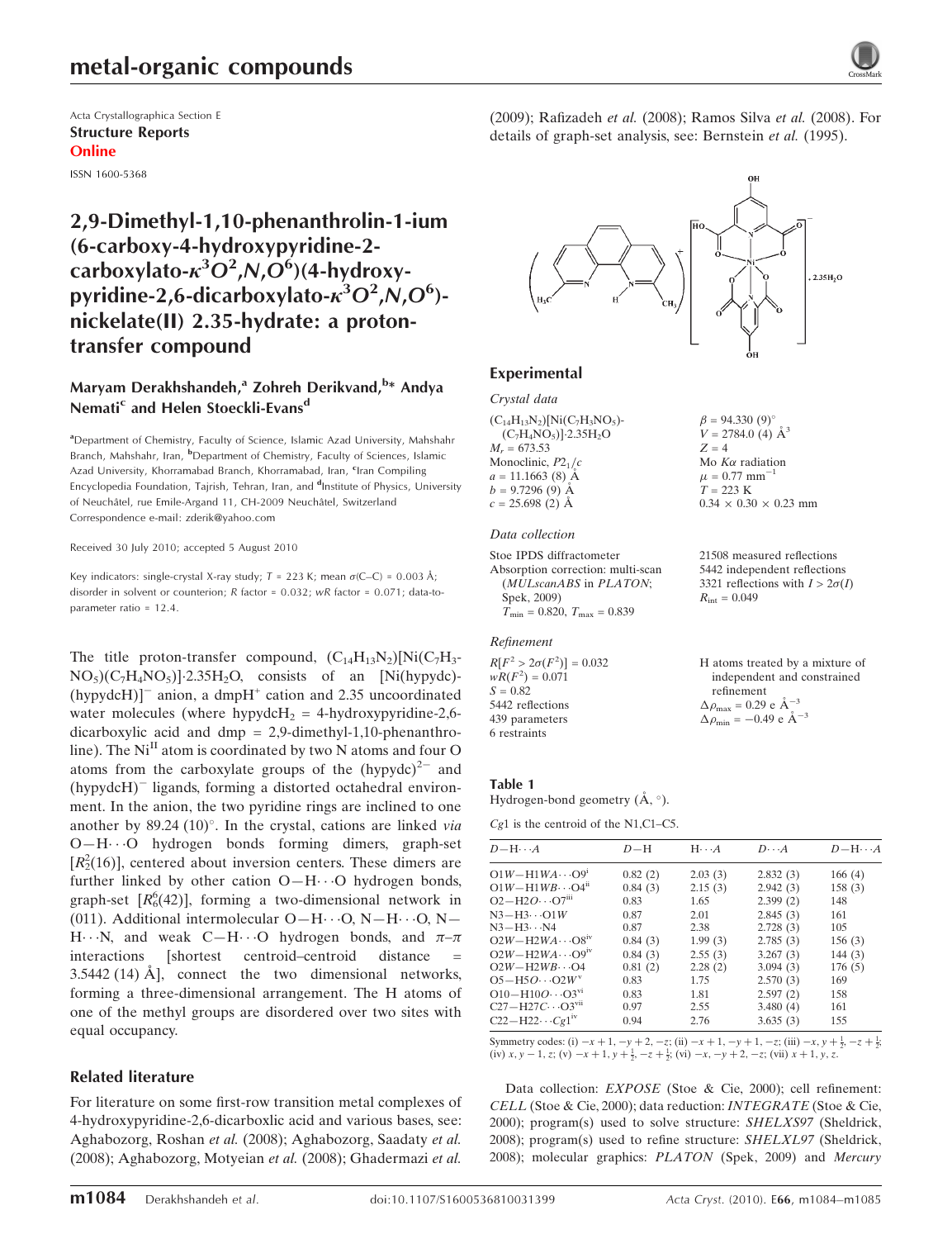(Macrae et al., 2006); software used to prepare material for publication: SHELXL97 and PLATON (Spek, 2009).

Supplementary data and figures for this paper are available from the IUCr electronic archives (Reference: LH5110).

### References

- [Aghabozorg, H., Motyeian, E., Attar Gharamaleki, J., Soleimannejad, J.,](https://scripts.iucr.org/cgi-bin/cr.cgi?rm=pdfbb&cnor=lh5110&bbid=BB1) [Ghadermazi, M. & Spey Sharon, E. \(2008\).](https://scripts.iucr.org/cgi-bin/cr.cgi?rm=pdfbb&cnor=lh5110&bbid=BB1) Acta Cryst. E64, m144–m145.
- [Aghabozorg, H., Roshan, L., Firoozi, N., Ghadermazi, M. & Bagheri, S. \(2008\).](https://scripts.iucr.org/cgi-bin/cr.cgi?rm=pdfbb&cnor=lh5110&bbid=BB2) Acta Cryst. E64[, m1208–m1209.](https://scripts.iucr.org/cgi-bin/cr.cgi?rm=pdfbb&cnor=lh5110&bbid=BB2)
- [Aghabozorg, H., Saadaty, S., Motyeian, E., Ghadermazi, M. & Manteghi, F.](https://scripts.iucr.org/cgi-bin/cr.cgi?rm=pdfbb&cnor=lh5110&bbid=BB3) (2008). Acta Cryst. E64[, m466–m467.](https://scripts.iucr.org/cgi-bin/cr.cgi?rm=pdfbb&cnor=lh5110&bbid=BB3)
- [Bernstein, J., Davis, R. E., Shimoni, L. & Chang, N.-L. \(1995\).](https://scripts.iucr.org/cgi-bin/cr.cgi?rm=pdfbb&cnor=lh5110&bbid=BB4) Angew. Chem. [Int. Ed. Engl.](https://scripts.iucr.org/cgi-bin/cr.cgi?rm=pdfbb&cnor=lh5110&bbid=BB4) 34, 1555–1573.
- [Ghadermazi, M., Manteghi, F. & Aghabozorg, H. \(2009\).](https://scripts.iucr.org/cgi-bin/cr.cgi?rm=pdfbb&cnor=lh5110&bbid=BB5) Acta Cryst. E65, [m1374–m1375.](https://scripts.iucr.org/cgi-bin/cr.cgi?rm=pdfbb&cnor=lh5110&bbid=BB5)
- [Macrae, C. F., Edgington, P. R., McCabe, P., Pidcock, E., Shields, G. P., Taylor,](https://scripts.iucr.org/cgi-bin/cr.cgi?rm=pdfbb&cnor=lh5110&bbid=BB6) [R., Towler, M. & van de Streek, J. \(2006\).](https://scripts.iucr.org/cgi-bin/cr.cgi?rm=pdfbb&cnor=lh5110&bbid=BB6) J. Appl. Cryst. 39, 453–457.
- [Rafizadeh, M., Derikvand, Z. & Nemati, A. \(2008\).](https://scripts.iucr.org/cgi-bin/cr.cgi?rm=pdfbb&cnor=lh5110&bbid=BB7) Acta Cryst. E64, m1300– [m1301.](https://scripts.iucr.org/cgi-bin/cr.cgi?rm=pdfbb&cnor=lh5110&bbid=BB7)
- [Ramos Silva, M., Motyeian, E., Aghabozorg, H. & Ghadermazi, M. \(2008\).](https://scripts.iucr.org/cgi-bin/cr.cgi?rm=pdfbb&cnor=lh5110&bbid=BB8) Acta Cryst. E64[, m1173–m1174.](https://scripts.iucr.org/cgi-bin/cr.cgi?rm=pdfbb&cnor=lh5110&bbid=BB8)
- [Sheldrick, G. M. \(2008\).](https://scripts.iucr.org/cgi-bin/cr.cgi?rm=pdfbb&cnor=lh5110&bbid=BB9) Acta Cryst. A64, 112–122.
- [Spek, A. L. \(2009\).](https://scripts.iucr.org/cgi-bin/cr.cgi?rm=pdfbb&cnor=lh5110&bbid=BB10) Acta Cryst. D65, 148–155.
- [Stoe & Cie \(2000\).](https://scripts.iucr.org/cgi-bin/cr.cgi?rm=pdfbb&cnor=lh5110&bbid=BB11) EXPOSE, CELL and INTEGRATE in IPDSI Software. [Stoe & Cie GmbH, Darmstadt, Germany.](https://scripts.iucr.org/cgi-bin/cr.cgi?rm=pdfbb&cnor=lh5110&bbid=BB11)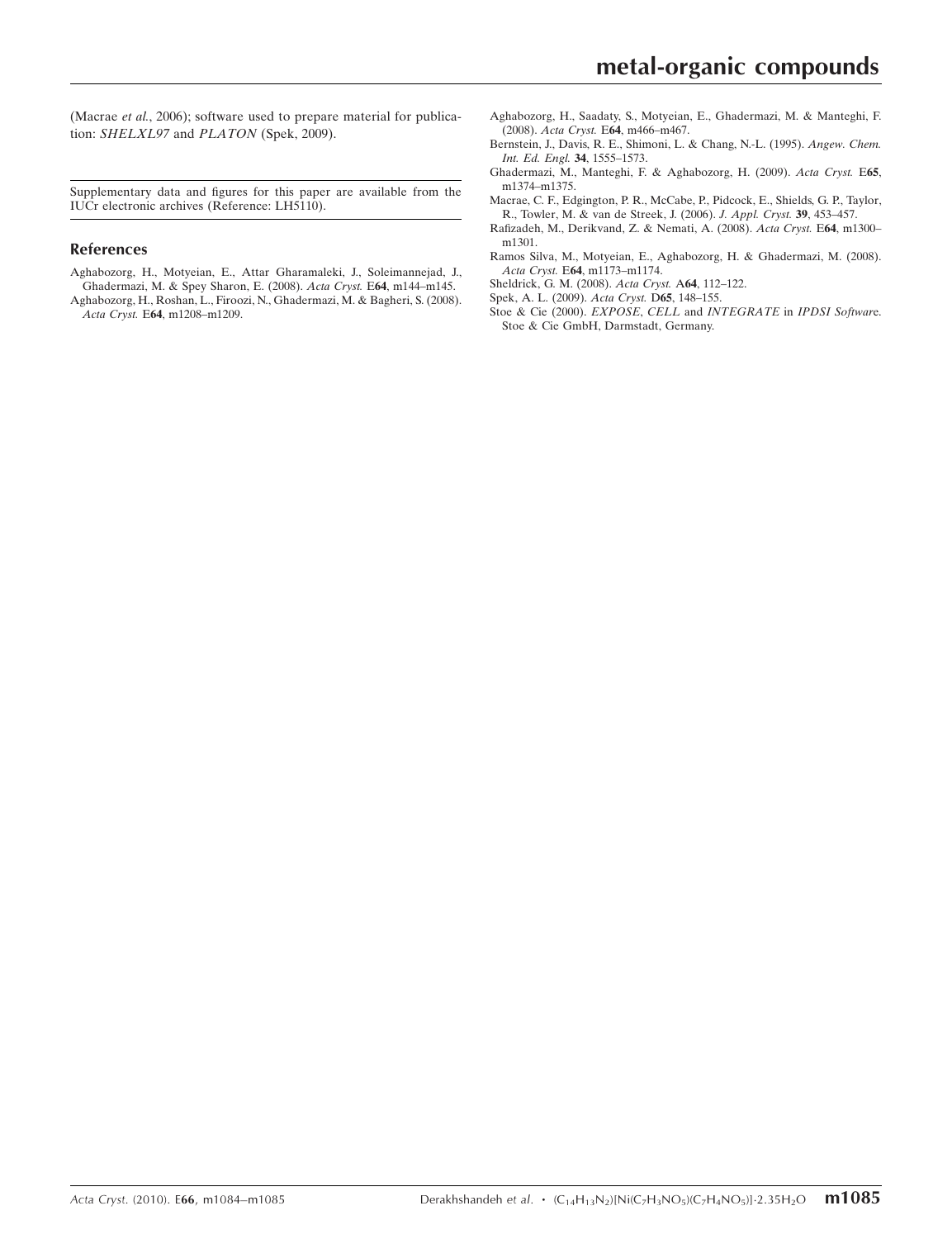*Acta Cryst.* (2010). E**66**, m1084–m1085 [https://doi.org/10.1107/S1600536810031399]

**2,9-Dimethyl-1,10-phenanthrolin-1-ium (6-carboxy-4-hydroxypyridine-2 carboxylato-***κ***<sup>3</sup>** *O***<sup>2</sup> ,***N***,***O***<sup>6</sup> )(4-hydroxypyridine-2,6-dicarboxylato***κ***3** *O***<sup>2</sup> ,***N***,***O***<sup>6</sup> )nickelate(II) 2.35-hydrate: a proton-transfer compound**

# **Maryam Derakhshandeh, Zohreh Derikvand, Andya Nemati and Helen Stoeckli-Evans**

## **S1. Comment**

The crystal structures of a number of first-row proton transfer complexes, where 4-hydroxypyridine-2,6-dicarboxlic acid (hypydcH2) is the proton donor, have been reported previously (Ramos Silva *et al.*, 2008; Aghabozorg, Saadaty *et al.*, 2008; Aghabozorg, Roshan *et al.*, 2008; Rafizadeh *et al.*, 2008; Aghabozorg, Motyeian *et al.*, 2008; Ghadermazi *et al.* 2009). Herein, we present the crystal structure of the title complex, prepared by the reaction of nickel(II) nitrate with the same proton donnor (hypydcH<sub>2</sub>) and the proton acceptor 2,9-dimethyl-1,10-phenanthroline (dmp).

The asymmetric unit of the title compound consists of one [Ni(hypydc)(hypydcH)]- anion, one 2,9-dimethyl-1,10 phenanthrolinium cation (dmpH+) and 2.35 uncoordinated water molecules (Fig. 1). A carboxylic acid proton has been transferred to an N atom of 2,9-dimethyl-1,10-phenanthroline. In the anions, the Ni<sup>II</sup> atom is six-coordinated by two N atoms (N1 and N2) that occupy the axial positions, and four O atoms, (O1, O3, O6 and O8) from the carboxylate groups of the (hypydc)<sup>2</sup> and (hypydcH) ligands, in the equitorial plane, so forming a distorted octahedral geometry. The (hypydc)<sup>2-</sup>and (hypydcH)<sup>-</sup> ligands are orthogonal; the two pyridine ring mean planes being inclined to one another by 89.24 (10)°. This geometry is simlar to that in the proton transfer nickel(II) complex Bis(guanidinium)bis(4-hydroxypyridine-2,6-dicarboxylato- *κ<sup>3</sup>O<sup>2</sup>*,*N,O*<sup>6</sup>)nickelate(II) dihydrate (Aghabozorg, Motyeian *et al.*, 2008). In the dmpH<sup>+</sup> cation there is a short N-H···N interaction as a result of the inherant planarity of the system (Table 1).

In the crystal the cations are linked via O-H…O hydrogen bonds to form dimers - graph-set  $[R<sup>2</sup><sub>2</sub>(16)]$  - centered about inversion centers (Bernstein *et al.*, 1995; Table 1, Fig 2). These dimers are further link by other cation O-H···O hydrogen bonds - graph-set  $[R^6(42)]$  - to form a two-dimensional network in (011). Additional intermolecular O–H…O, N–H…O, N–H…N, and weak C–H…O hydrogen bonds connect these two dimensional networks to form a three-dimensional arrangeemt (Fig. 3).

Another feature of the crystal structure of the title compound is the presence of *π*–*π* stacking interactions (Table 2). The shortest  $\pi$ –*π* distance is 3.5442 (14) Å involving pyridine ring (N2/C8-C12) of the (hypydc)<sup>2-</sup> anion and the central aromatic ring of the dmpH<sup>+</sup> cation (C18-C21,C25-C26).

Footnote for Table 1: Cg1 is the centroid of ring N1,C1-C5.

## **S2. Experimental**

An aqueous solution of nickel(II) nitrate hexahydrate (0.5 mmol, 90 mg) in distilled water (5 ml) was added to an aqueous solution of 4-hydroxypyridine-2,6-dicarboxylic acid(1 mmol, 183 mg) in distilled water (20 ml) and 2,9-dimethyl-1,10-phenanthroline (1 mmol, 208 mg) in methanol (5 ml) under stirring at 333K in a 1:2:2 molar ratio for lh. Blue block-shaped crystals were obtained by slow evaporation of the solvent at the room temperature.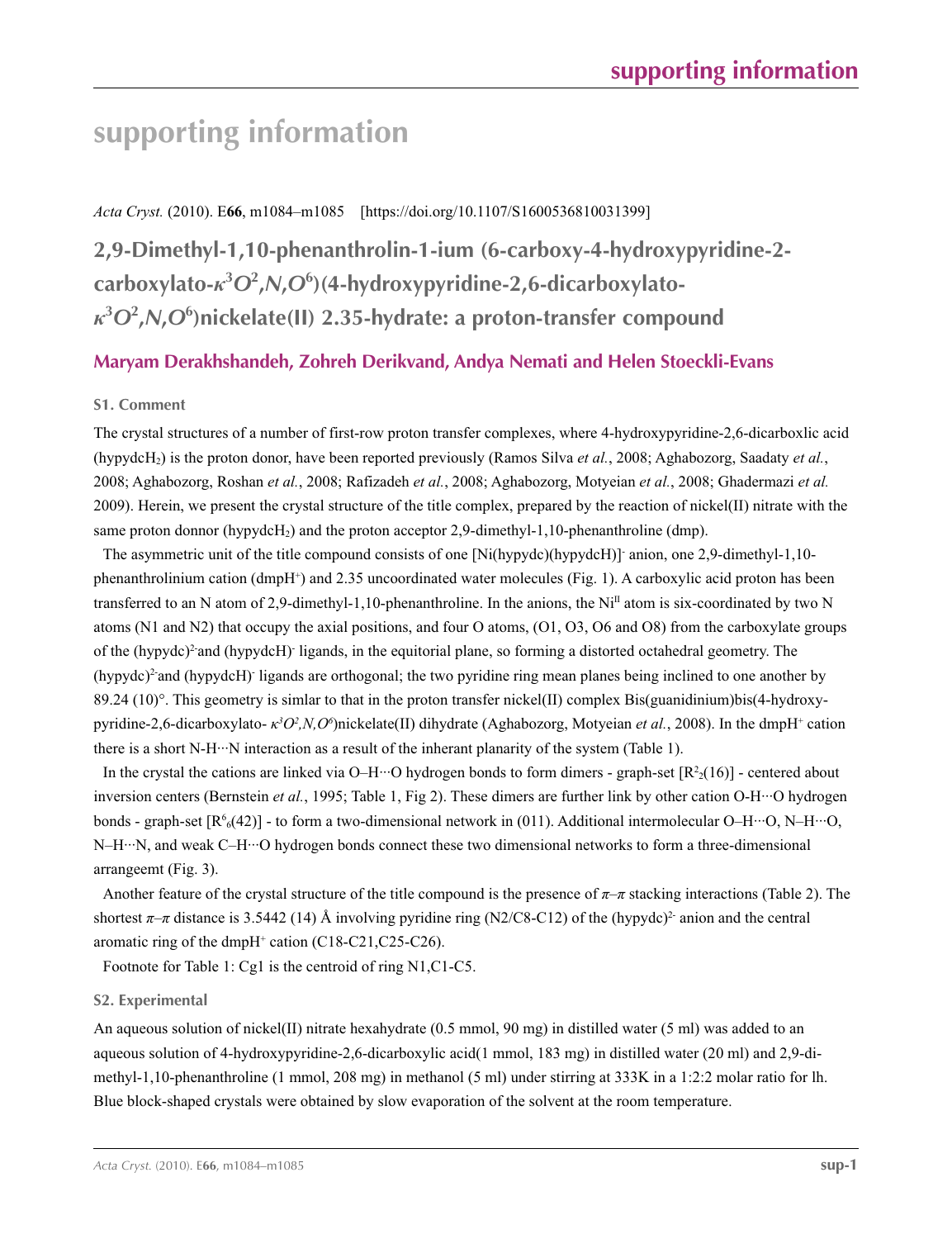# **S3. Refinement**

The water molecule O3W was only partially occupied and was refined with an occupancy of 0.35. Methyl group C28 was treated as an idealized disordered methyl group with two positions rotated from each other by 60°; each H-atom occupancy was set to 0.5. The water H-atoms were refined with distance restraints of O-H = 0.84 (2) Å and  $U_{iso}(H)$  = 1.5Ueq(O). The OH, NH and C-bound H-atoms were included in calculated positions and treated as riding on their parent atom: O-H = 0.83 Å, N-H = 0.87 Å, and C-H = 0.94 and 0.97 Å, for CH and CH<sub>3</sub>, respectively, with  $U_{iso}(H) = k \times U_{eq}(O,$ N, or C), where  $k = 1.5$  for CH<sub>3</sub> H-atoms and 1.2 for all other H-atoms.



## **Figure 1**

The molecular structure of the title compound with the displacement ellipsoids drawn at the 50% probability level.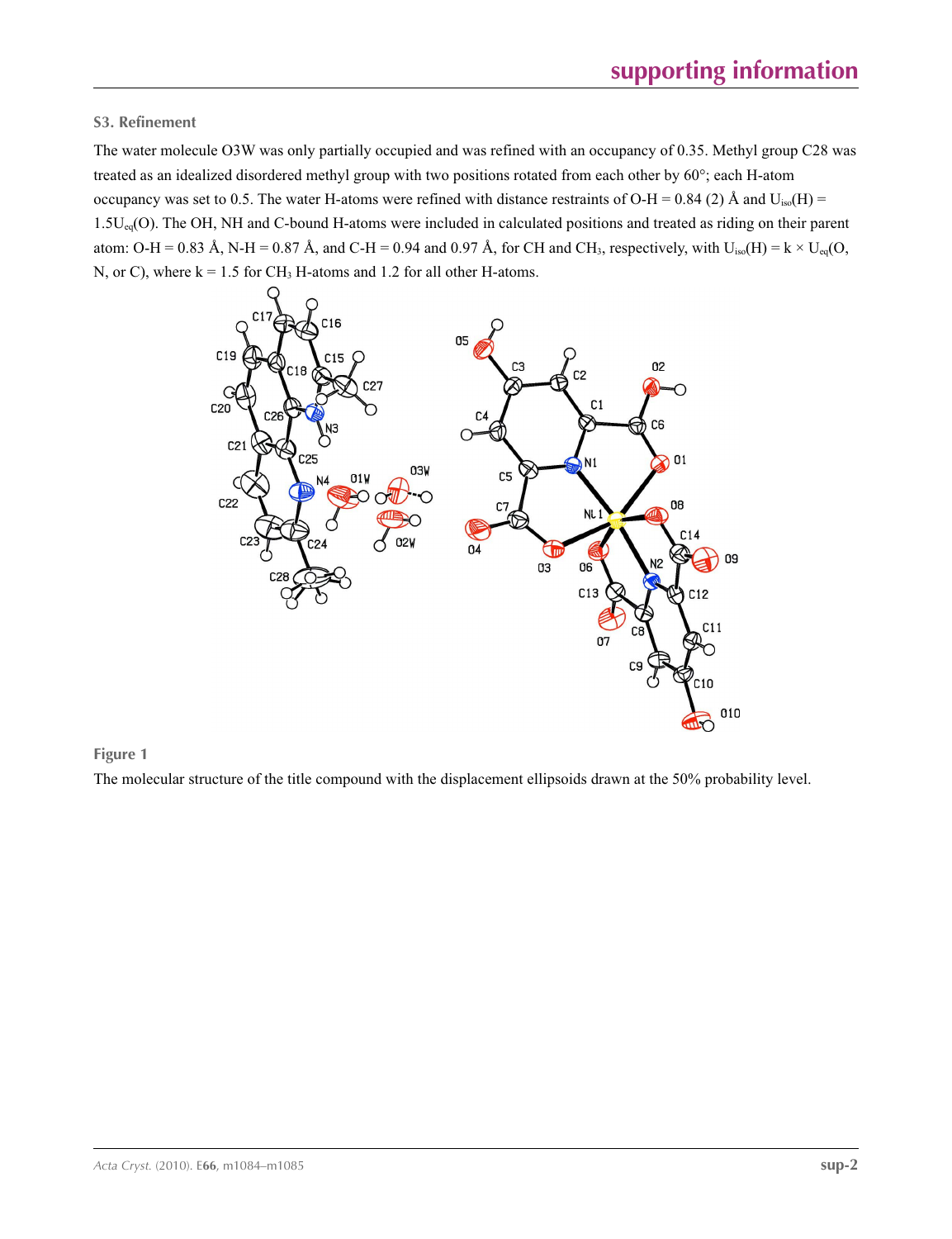

**Figure 2**

A view along the a-axis of the O-H···O hydrogen bonded two-dimensional network in (011), showing the formation of the graph-sets  $[R^2(16)]$  and  $[R^6(42)]$ . H-atoms not involved in hydrogen bonding (cyan lines) have been omitted for clarity; symmetry codes: (i) -x, -y+2, -z; (ii) -x, y-0.5, -z+0.5.



**Figure 3**

A view of along the a-axis of the crystal packing in the title compound. The Nickel complex is shown in black, the dmpH<sup>+</sup> cation in red, and the water molecules are in blue, green and yellow; the various hydrogen bonds are shown as dashed lines - see Table 1 for details.

**2,9-Dimethyl-1,10-phenanthrolin-1-ium (6-carboxy-4-hydroxypyridine-2- carboxylato-***κ***<sup>3</sup> O2 ,***N***,***O***<sup>6</sup> )(4 hydroxypyridine-2,6-dicarboxylato-** *κ***<sup>3</sup>** *O***<sup>2</sup> ,***N***,***O***<sup>6</sup> )nickelate(II) 2.35-hydrate** 

*Crystal data*  $(C_{14}H_{13}N_2)[Ni(C_7H_3NO_5)(C_7H_4NO_5)]$ <sup>2.35H<sub>2</sub>O</sup>  $M_r = 673.53$ 

Monoclinic, *P*21/*c* Hall symbol: -P 2ybc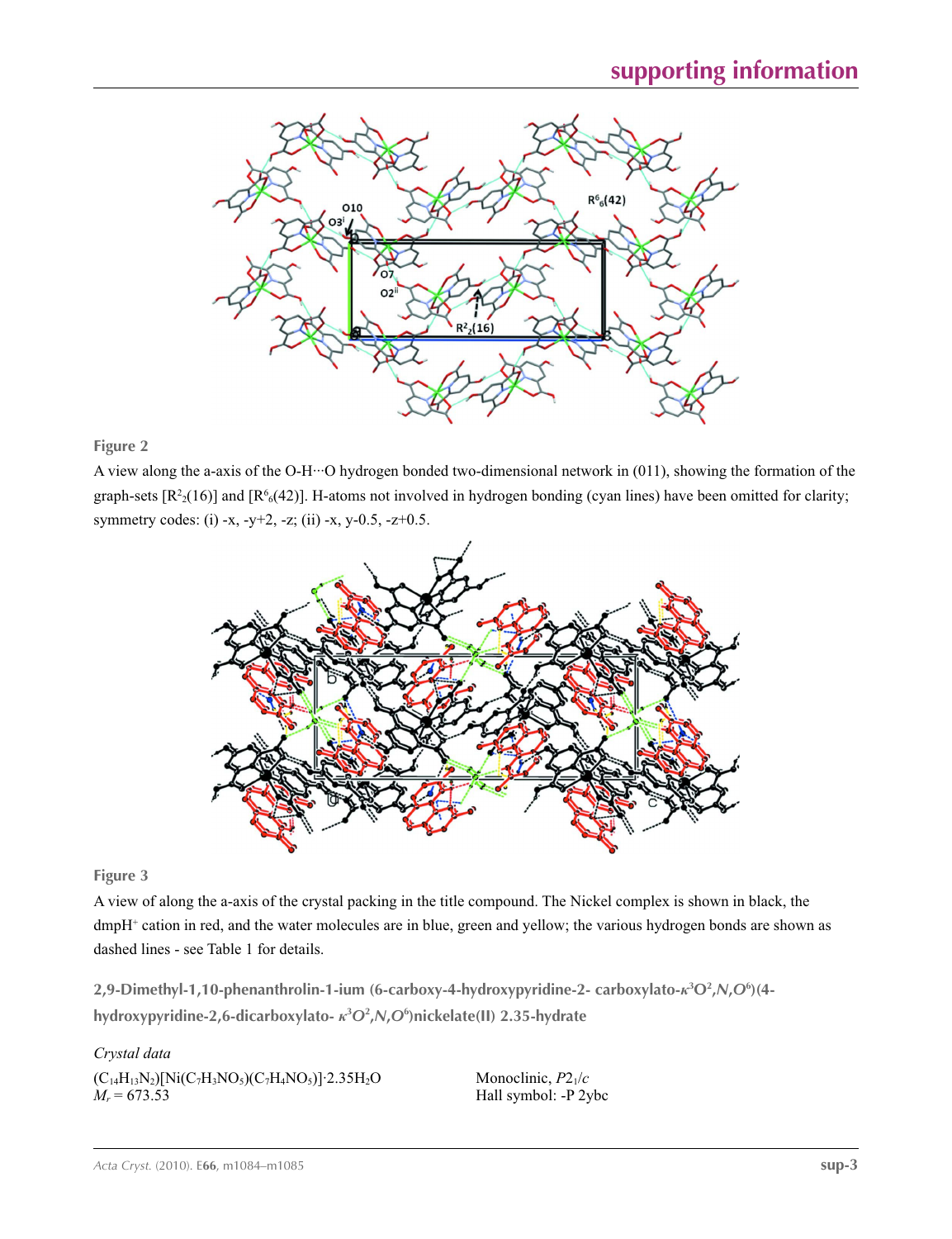Mo *Kα* radiation,  $\lambda = 0.71073$  Å Cell parameters from 8000 reflections

21508 measured reflections 5442 independent reflections 3321 reflections with  $I > 2\sigma(I)$ 

 $\theta_{\text{max}} = 26.1^{\circ}, \theta_{\text{min}} = 2.2^{\circ}$ 

 $\theta$  = 2.2–26.1°  $\mu$  = 0.77 mm<sup>-1</sup>  $T = 223$  K Block, pale-blue  $0.34 \times 0.30 \times 0.23$  mm

 $R_{\text{int}} = 0.049$ 

 $h = -13 \rightarrow 12$  $k = -12 \rightarrow 11$ *l* = −31→31

 $a = 11.1663(8)$  Å  $b = 9.7296(9)$  Å  $c = 25.698(2)$  Å  $\beta$  = 94.330 (9)<sup>o</sup>  $V = 2784.0$  (4)  $\AA$ <sup>3</sup>  $Z = 4$  $F(000) = 1390$  $D_x = 1.607$  Mg m<sup>-3</sup>

#### *Data collection*

diffractometer Radiation source: fine-focus sealed tube Graphite monochromator *φ* rotation scans Absorption correction: multi-scan (MULscanABS in *PLATON*; Spek, 2009)  $T_{\text{min}} = 0.820$ ,  $T_{\text{max}} = 0.839$ 

#### *Refinement*

Refinement on *F*<sup>2</sup> Least-squares matrix: full  $R[F^2 > 2\sigma(F^2)] = 0.032$  $wR(F^2) = 0.071$  $S = 0.82$ 5442 reflections 439 parameters 6 restraints Primary atom site location: structure-invariant direct methods Secondary atom site location: difference Fourier map Hydrogen site location: inferred from neighbouring sites H atoms treated by a mixture of independent and constrained refinement  $w = 1/[\sigma^2 (F_o^2) + (0.0379P)^2]$ where  $P = (F_o^2 + 2F_c^2)/3$  $(\Delta/\sigma)_{\text{max}} = 0.001$  $\Delta\rho_{\text{max}} = 0.29$  e Å<sup>-3</sup>  $\Delta \rho_{\rm min} = -0.49$  e Å<sup>-3</sup> Extinction correction: *SHELXL97* (Sheldrick, 2008), Fc\* =kFc[1+0.001xFc2 *λ*3 /sin(2*θ*)]-1/4 Extinction coefficient: 0.0014 (3)

### *Special details*

**Geometry**. Bond distances, angles etc. have been calculated using the rounded fractional coordinates. All su's are estimated from the variances of the (full) variance-covariance matrix. The cell esds are taken into account in the estimation of distances, angles and torsion angles

**Refinement**. The water H-atoms were refined with distance restraints of O-H = 0.84 (2) Å and  $U_{iso}(H) = 1.5U_{eq}(O)$ . The OH, NH and C-bound H-atoms were included in calculated positions and treated as riding on their parent atom:  $O-H =$ 0.83 Å, N-H = 0.87 Å, C-H = 0.94 and 0.97 Å, for CH and CH<sub>3</sub>, respectively, with U<sub>iso</sub>(H) = k × U<sub>eq</sub>(O, N, or C), where k  $= 1.5$  for CH<sub>3</sub> H-atoms and 1.2 for all other H-atoms. The water molecule O3W was only partially occupied and was refined with an occupancy of 0.35. Methyl group C28 was treated as an idealized disordered methyl group with two positions rotated from each other by 60°; each H-atom occupancy was set to 0.5.

*Fractional atomic coordinates and isotropic or equivalent isotropic displacement parameters (Å<sup>2</sup>)* 

|                | $\mathcal{X}$ |             | z          | $U_{\rm iso}*/U_{\rm eq}$ | Occ. (2) |
|----------------|---------------|-------------|------------|---------------------------|----------|
| Ni1            | 0.14739(3)    | 0.96793(3)  | 0.15130(1) | 0.0260(1)                 |          |
| O <sub>1</sub> | 0.15046(15)   | 1.07916(16) | 0.22542(6) | 0.0298(5)                 |          |
| O <sub>2</sub> | 0.25528(15)   | 1.07951(16) | 0.30382(6) | 0.0290(5)                 |          |
| O <sub>3</sub> | 0.21156(15)   | 0.82051(17) | 0.09837(6) | 0.0313(6)                 |          |
| <b>O4</b>      | 0.34942(19)   | 0.6562(2)   | 0.09309(8) | 0.0662(9)                 |          |
| O <sub>5</sub> | 0.58914(17)   | 0.7378(2)   | 0.27078(7) | 0.0453(7)                 |          |
|                |               |             |            |                           |          |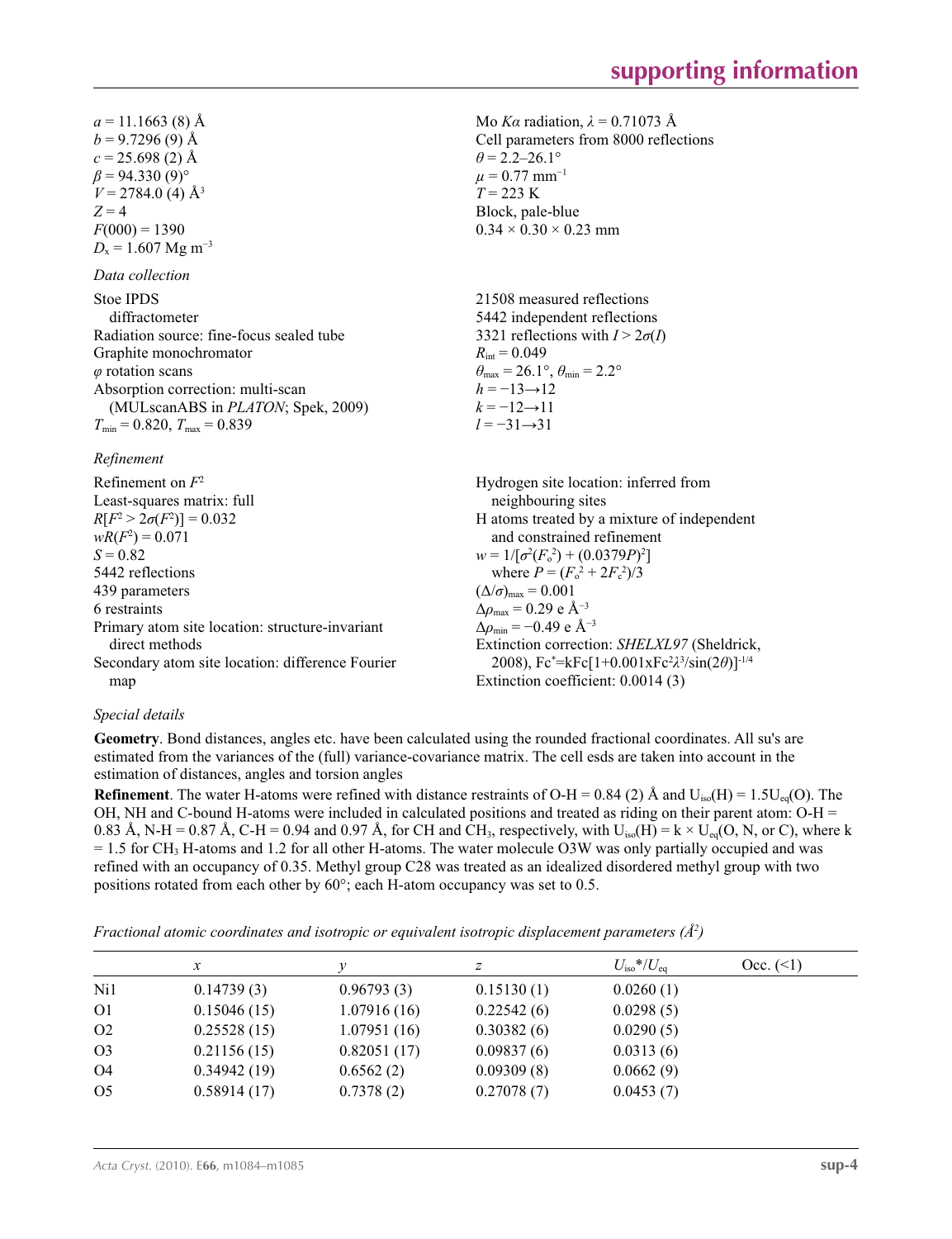| O <sub>6</sub>   | 0.01044(16)    | 0.82870(16) | 0.17517(6)    | 0.0308(5)  |       |
|------------------|----------------|-------------|---------------|------------|-------|
| O <sub>7</sub>   | $-0.18300(17)$ | 0.77766(19) | 0.15269(7)    | 0.0428(7)  |       |
| O <sub>8</sub>   | 0.21250(15)    | 1.14097(17) | 0.11129(6)    | 0.0340(6)  |       |
| O <sub>9</sub>   | 0.15781(17)    | 1.28829(18) | 0.04666(7)    | 0.0472(7)  |       |
| O10              | $-0.25820(15)$ | 1.06177(19) | $-0.01149(6)$ | 0.0405(7)  |       |
| N1               | 0.28647(17)    | 0.88779(18) | 0.19159(7)    | 0.0232(6)  |       |
| N2               | 0.00840(16)    | 1.02066(19) | 0.10486(6)    | 0.0234(6)  |       |
| C1               | 0.3184(2)      | 0.9328(2)   | 0.23970(8)    | 0.0226(7)  |       |
| C2               | 0.4179(2)      | 0.8853(2)   | 0.26876(8)    | 0.0251(7)  |       |
| C <sub>3</sub>   | 0.4886(2)      | 0.7856(3)   | 0.24664(9)    | 0.0295(8)  |       |
| C <sub>4</sub>   | 0.4526(2)      | 0.7357(2)   | 0.19695(9)    | 0.0305(8)  |       |
| C <sub>5</sub>   | 0.3517(2)      | 0.7890(2)   | 0.17069(8)    | 0.0276(8)  |       |
| C6               | 0.2335(2)      | 1.0398(2)   | 0.25655(8)    | 0.0240(7)  |       |
| C7               | 0.3021(2)      | 0.7496(3)   | 0.11634(9)    | 0.0333(9)  |       |
| C8               | $-0.0908(2)$   | 0.9446(2)   | 0.10399(8)    | 0.0239(7)  |       |
| C9               | $-0.1816(2)$   | 0.9572(3)   | 0.06563(8)    | 0.0282(7)  |       |
| C10              | $-0.1691(2)$   | 1.0544(2)   | 0.02645(8)    | 0.0277(8)  |       |
| C11              | $-0.0673(2)$   | 1.1354(2)   | 0.02800(8)    | 0.0254(7)  |       |
| C12              | 0.0207(2)      | 1.1152(2)   | 0.06783(8)    | 0.0248(7)  |       |
| C13              | $-0.0863(2)$   | 0.8416(2)   | 0.14803(9)    | 0.0286(8)  |       |
| C14              | 0.1396(2)      | 1.1890(2)   | 0.07497(9)    | 0.0315(8)  |       |
| N <sub>3</sub>   | 0.85534(18)    | 0.40284(19) | 0.10413(7)    | 0.0285(6)  |       |
| N <sub>4</sub>   | 0.64764(19)    | 0.2613(2)   | 0.08013(8)    | 0.0378(8)  |       |
| C15              | 0.9561(2)      | 0.4758(3)   | 0.11221(9)    | 0.0297(7)  |       |
| C16              | 1.0299(2)      | 0.4506(3)   | 0.15731(9)    | 0.0378(9)  |       |
| C17              | 1.0007(2)      |             | 0.19177(9)    | 0.0361(9)  |       |
| C18              | 0.8949(2)      | 0.3517(3)   | 0.18279(9)    |            |       |
| C19              | 0.8601(3)      | 0.2752(2)   |               | 0.0305(8)  |       |
| C20              |                | 0.1697(3)   | 0.21716(10)   | 0.0380(9)  |       |
| C21              | 0.7587(3)      | 0.0981(3)   | 0.20579(10)   | 0.0404(10) |       |
|                  | 0.6824(2)      | 0.1255(3)   | 0.15974(10)   | 0.0362(9)  |       |
| C22              | 0.5769(3)      | 0.0533(3)   | 0.14537(12)   | 0.0522(11) |       |
| C <sub>23</sub>  | 0.5108(3)      | 0.0846(3)   | 0.10047(12)   | 0.0572(11) |       |
| C <sub>24</sub>  | 0.5487(3)      | 0.1909(3)   | 0.06806(11)   | 0.0481(10) |       |
| C <sub>25</sub>  | 0.7134(2)      | 0.2290(3)   | 0.12506(9)    | 0.0319(8)  |       |
| C <sub>26</sub>  | 0.8214(2)      | 0.3034(2)   | 0.13757(9)    | 0.0277(8)  |       |
| C27              | 0.9852(3)      | 0.5789(3)   | 0.07223(10)   | 0.0409(9)  |       |
| C28              | 0.4771(3)      | 0.2259(4)   | 0.01801(12)   | 0.0692(14) |       |
| O1W              | 0.7549(2)      | 0.4759(2)   | 0.00287(7)    | 0.0628(9)  |       |
| O2W              | 0.3478(2)      | 0.3691(2)   | 0.14479(9)    | 0.0670(9)  |       |
| O3W              | 0.5288(6)      | 0.4962(6)   | 0.1014(2)     | 0.059(2)   | 0.350 |
| H2               | 0.43790        | 0.91880     | 0.30260       | $0.0300*$  |       |
| H2O              | 0.21100        | 1.14540     | 0.30970       | $0.0430*$  |       |
| H <sub>4</sub>   | 0.49690        | 0.66640     | 0.18170       | $0.0370*$  |       |
| H <sub>5</sub> O | 0.60140        | 0.77650     | 0.29950       | $0.0680*$  |       |
| H9               | $-0.25060$     | 0.90200     | 0.06560       | $0.0340*$  |       |
| H10O             | $-0.23970$     | 1.11730     | $-0.03410$    | $0.0610*$  |       |
| H11              | $-0.05830$     | 1.20280     | 0.00240       | $0.0310*$  |       |
| H <sub>3</sub>   | 0.80880        | 0.41940     | 0.07610       | $0.0340*$  |       |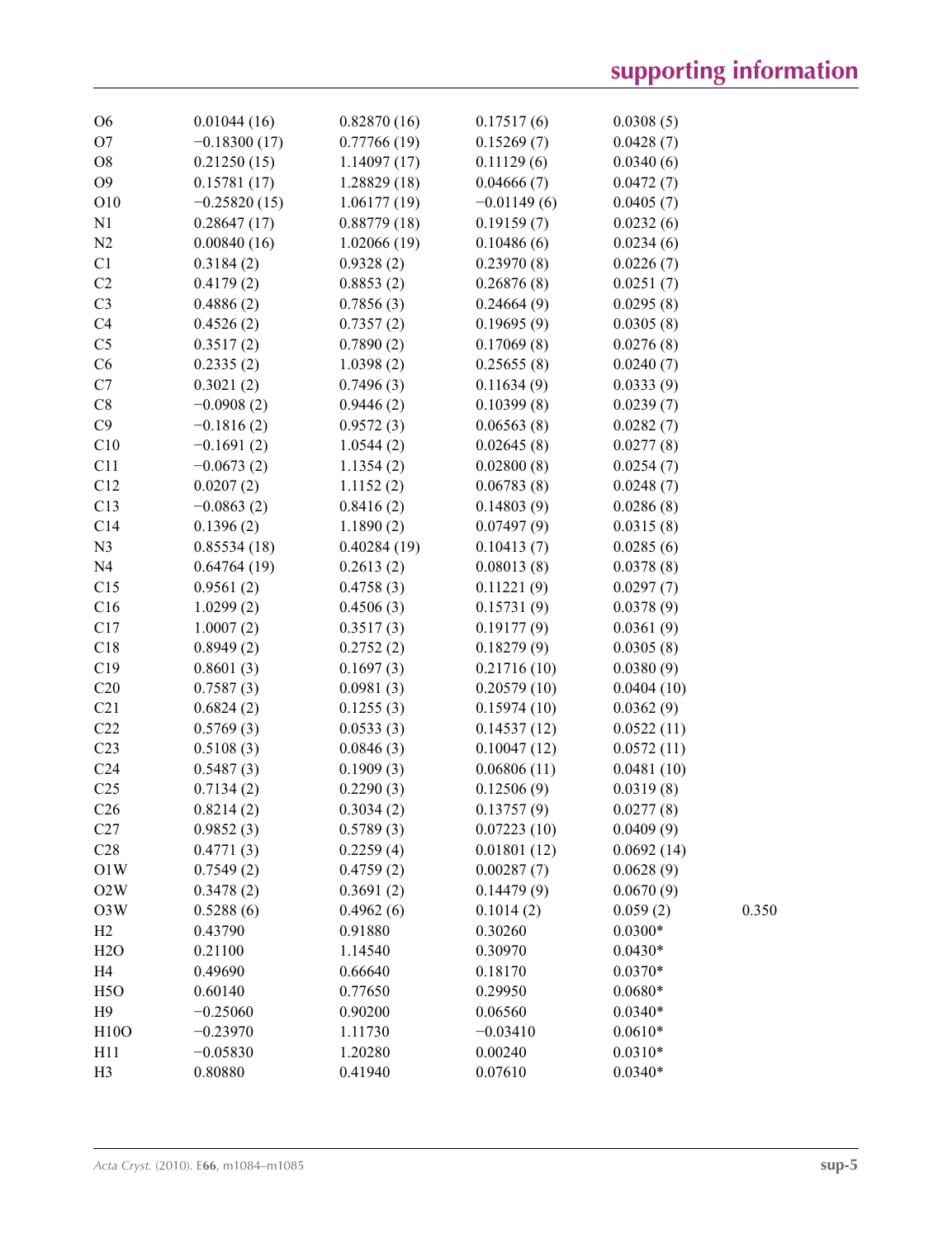| H <sub>16</sub>               | 1.10050  | 0.50230    | 0.16410       | $0.0450*$ |       |
|-------------------------------|----------|------------|---------------|-----------|-------|
| H17                           | 1.05200  | 0.33470    | 0.22180       | $0.0430*$ |       |
| H19                           | 0.90830  | 0.15030    | 0.24790       | $0.0460*$ |       |
| H20                           | 0.73740  | 0.02830    | 0.22860       | $0.0480*$ |       |
| H <sub>22</sub>               | 0.55160  | $-0.01730$ | 0.16690       | $0.0630*$ |       |
| H <sub>23</sub>               | 0.43990  | 0.03570    | 0.09090       | $0.0690*$ |       |
| H27A                          | 0.91230  | 0.62570    | 0.05920       | $0.0610*$ |       |
| H27B                          | 1.02040  | 0.53280    | 0.04360       | $0.0610*$ |       |
| H27C                          | 1.04180  | 0.64540    | 0.08780       | $0.0610*$ |       |
| <b>H28A</b>                   | 0.48890  | 0.32200    | 0.00980       | $0.1040*$ | 0.500 |
| H28B                          | 0.39260  | 0.20920    | 0.02190       | $0.1040*$ | 0.500 |
| H28C                          | 0.50360  | 0.16920    | $-0.01000$    | $0.1040*$ | 0.500 |
| <b>H28D</b>                   | 0.43450  | 0.14490    | 0.00470       | $0.1040*$ | 0.500 |
| H28E                          | 0.53080  | 0.25780    | $-0.00740$    | $0.1040*$ | 0.500 |
| H28F                          | 0.41980  | 0.29770    | 0.02440       | $0.1040*$ | 0.500 |
| H1WA                          | 0.769(4) | 0.551(2)   | $-0.0102(14)$ | $0.0940*$ |       |
| H1WB                          | 0.715(3) | 0.426(3)   | $-0.0187(12)$ | $0.0940*$ |       |
| H <sub>2</sub> W <sub>A</sub> | 0.307(3) | 0.312(3)   | 0.1262(13)    | $0.1000*$ |       |
| H <sub>2</sub> W <sub>B</sub> | 0.352(4) | 0.445(2)   | 0.1319(14)    | $0.1000*$ |       |
| H3WA                          | 0.506(9) | 0.576(5)   | 0.091(4)      | $0.0880*$ | 0.350 |
| H3WB                          | 0.568(8) | 0.470(11)  | 0.077(3)      | $0.0880*$ | 0.350 |
|                               |          |            |               |           |       |

*Atomic displacement parameters (Å2 )*

|                | $U^{11}$   | $U^{22}$   | $U^{33}$   | $U^{12}$      | $U^{13}$      | $U^{23}$      |
|----------------|------------|------------|------------|---------------|---------------|---------------|
| Ni1            | 0.0257(2)  | 0.0274(2)  | 0.0242(2)  | $-0.0010(2)$  | $-0.0024(1)$  | 0.0008(1)     |
| O <sub>1</sub> | 0.0285(10) | 0.0309(9)  | 0.0290(8)  | 0.0058(7)     | $-0.0042(8)$  | $-0.0019(7)$  |
| O2             | 0.0354(10) | 0.0282(9)  | 0.0232(8)  | 0.0086(7)     | 0.0003(7)     | $-0.0042(7)$  |
| O <sub>3</sub> | 0.0323(11) | 0.0367(10) | 0.0243(8)  | $-0.0016(8)$  | $-0.0021(8)$  | $-0.0020(7)$  |
| O4             | 0.0577(15) | 0.0876(17) | 0.0509(12) | 0.0291(13)    | $-0.0117(11)$ | $-0.0451(12)$ |
| O <sub>5</sub> | 0.0437(13) | 0.0535(12) | 0.0366(10) | 0.0256(10)    | $-0.0112(9)$  | $-0.0100(9)$  |
| O <sub>6</sub> | 0.0339(11) | 0.0323(9)  | 0.0257(8)  | 0.0008(8)     | $-0.0002(8)$  | 0.0056(7)     |
| O <sub>7</sub> | 0.0367(12) | 0.0463(11) | 0.0451(11) | $-0.0130(9)$  | 0.0020(9)     | 0.0193(9)     |
| O <sub>8</sub> | 0.0284(10) | 0.0358(10) | 0.0366(10) | $-0.0092(8)$  | $-0.0044(8)$  | 0.0017(8)     |
| O <sub>9</sub> | 0.0497(13) | 0.0363(11) | 0.0551(12) | $-0.0168(9)$  | 0.0013(10)    | 0.0150(9)     |
| O10            | 0.0315(11) | 0.0624(14) | 0.0265(9)  | $-0.0060(9)$  | $-0.0059(8)$  | 0.0124(8)     |
| N1             | 0.0231(11) | 0.0243(10) | 0.0220(10) | $-0.0004(8)$  | 0.0006(8)     | $-0.0015(8)$  |
| N <sub>2</sub> | 0.0249(11) | 0.0219(9)  | 0.0231(9)  | $-0.0007(9)$  | 0.0001(8)     | 0.0001(8)     |
| C1             | 0.0248(13) | 0.0226(12) | 0.0206(11) | $-0.0019(9)$  | 0.0030(10)    | $-0.0012(9)$  |
| C2             | 0.0294(14) | 0.0252(12) | 0.0204(11) | 0.0012(10)    | $-0.0007(10)$ | 0.0002(9)     |
| C <sub>3</sub> | 0.0295(15) | 0.0299(12) | 0.0284(12) | 0.0061(11)    | $-0.0021(11)$ | 0.0021(10)    |
| C4             | 0.0321(15) | 0.0297(13) | 0.0299(13) | 0.0089(11)    | 0.0032(11)    | $-0.0043(10)$ |
| C <sub>5</sub> | 0.0316(15) | 0.0271(13) | 0.0240(12) | $-0.0025(11)$ | 0.0021(11)    | $-0.0039(10)$ |
| C6             | 0.0256(13) | 0.0215(11) | 0.0247(11) | $-0.0025(11)$ | 0.0012(10)    | 0.0008(10)    |
| C7             | 0.0313(16) | 0.0401(16) | 0.0282(13) | 0.0000(12)    | 0.0007(11)    | $-0.0057(12)$ |
| C8             | 0.0230(13) | 0.0253(13) | 0.0235(11) | $-0.0025(10)$ | 0.0029(10)    | $-0.0006(9)$  |
| C9             | 0.0220(13) | 0.0364(14) | 0.0260(11) | $-0.0068(11)$ | 0.0015(10)    | 0.0017(11)    |
| C10            | 0.0261(14) | 0.0361(15) | 0.0206(11) | 0.0042(11)    | 0.0001(10)    | 0.0015(10)    |
|                |            |            |            |               |               |               |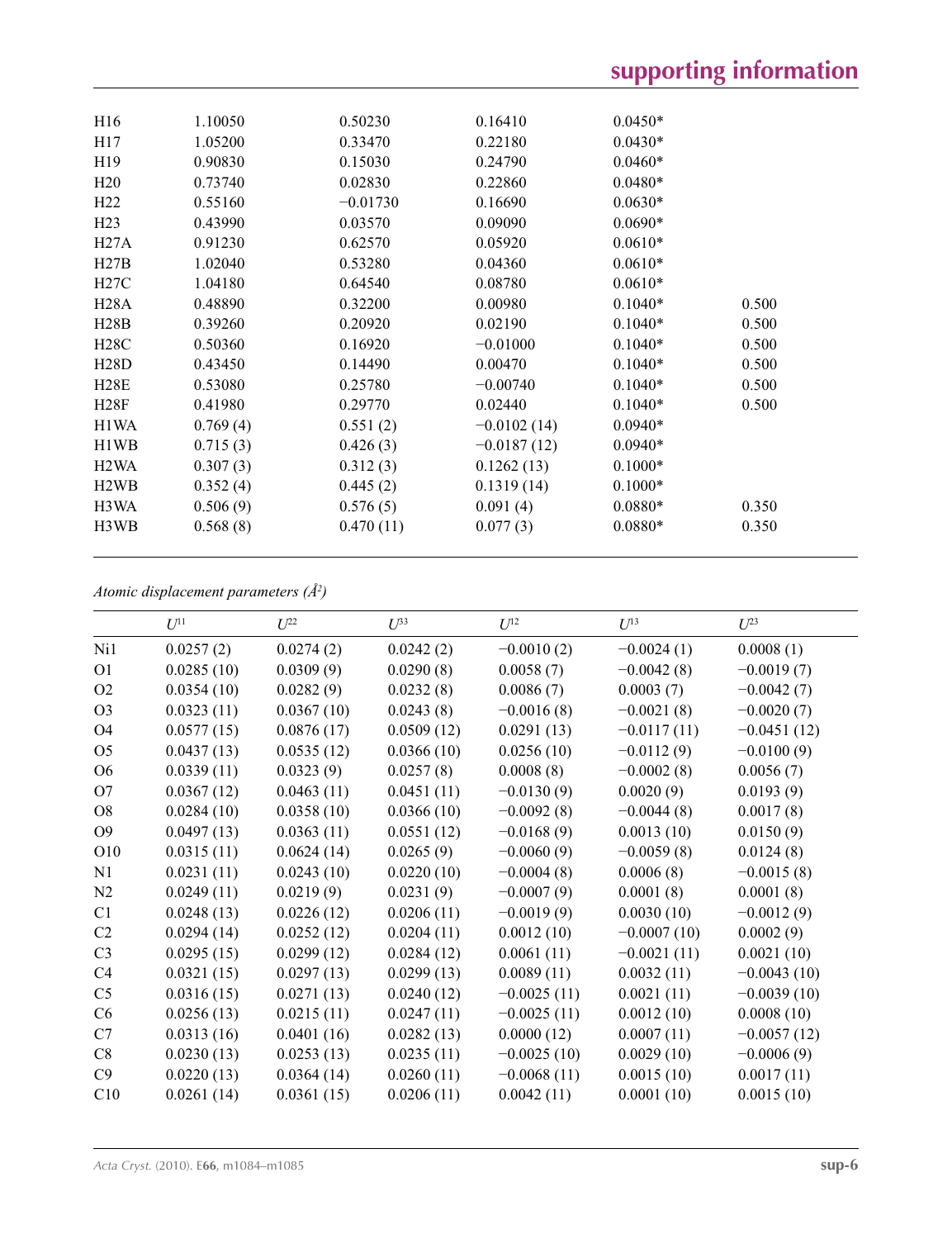| C11             | 0.0277(14) | 0.0269(13) | 0.0218(11) | 0.0022(11)    | 0.0029(10)    | 0.0040(9)     |
|-----------------|------------|------------|------------|---------------|---------------|---------------|
| C12             | 0.0287(14) | 0.0193(12) | 0.0269(12) | $-0.0021(10)$ | 0.0050(10)    | $-0.0005(9)$  |
| C13             | 0.0339(16) | 0.0272(13) | 0.0247(12) | $-0.0012(12)$ | 0.0027(12)    | 0.0021(10)    |
| C14             | 0.0311(16) | 0.0301(14) | 0.0334(14) | $-0.0032(11)$ | 0.0023(12)    | $-0.0019(11)$ |
| N <sub>3</sub>  | 0.0318(12) | 0.0292(11) | 0.0243(10) | 0.0022(9)     | 0.0007(9)     | $-0.0026(8)$  |
| N <sub>4</sub>  | 0.0284(13) | 0.0515(14) | 0.0333(12) | $-0.0057(11)$ | 0.0021(10)    | $-0.0028(10)$ |
| C15             | 0.0296(14) | 0.0297(12) | 0.0299(12) | $-0.0017(12)$ | 0.0029(10)    | $-0.0064(11)$ |
| C16             | 0.0349(16) | 0.0407(16) | 0.0373(14) | $-0.0067(13)$ | $-0.0009(12)$ | $-0.0061(12)$ |
| C17             | 0.0386(17) | 0.0383(15) | 0.0301(13) | 0.0061(13)    | $-0.0061(12)$ | $-0.0049(11)$ |
| C18             | 0.0362(16) | 0.0290(13) | 0.0266(12) | 0.0072(11)    | 0.0051(11)    | $-0.0043(10)$ |
| C19             | 0.0487(19) | 0.0346(15) | 0.0314(14) | 0.0103(13)    | 0.0069(13)    | 0.0016(11)    |
| C <sub>20</sub> | 0.056(2)   | 0.0307(14) | 0.0364(15) | 0.0029(14)    | 0.0161(14)    | 0.0036(12)    |
| C <sub>21</sub> | 0.0389(17) | 0.0351(14) | 0.0362(14) | $-0.0027(12)$ | 0.0137(13)    | $-0.0034(11)$ |
| C22             | 0.051(2)   | 0.056(2)   | 0.0519(18) | $-0.0163(16)$ | 0.0190(15)    | $-0.0012(15)$ |
| C <sub>23</sub> | 0.0418(19) | 0.074(2)   | 0.0570(19) | $-0.0245(16)$ | 0.0112(16)    | $-0.0073(16)$ |
| C <sub>24</sub> | 0.0316(17) | 0.069(2)   | 0.0441(16) | $-0.0098(15)$ | 0.0051(13)    | $-0.0071(14)$ |
| C <sub>25</sub> | 0.0298(15) | 0.0364(14) | 0.0304(13) | $-0.0007(11)$ | 0.0081(11)    | $-0.0047(11)$ |
| C <sub>26</sub> | 0.0304(15) | 0.0268(13) | 0.0267(12) | 0.0023(11)    | 0.0066(11)    | $-0.0038(10)$ |
| C27             | 0.0492(18) | 0.0384(15) | 0.0354(14) | $-0.0116(13)$ | 0.0053(13)    | $-0.0033(11)$ |
| C <sub>28</sub> | 0.037(2)   | 0.112(3)   | 0.057(2)   | $-0.0174(19)$ | $-0.0064(16)$ | $-0.0023(19)$ |
| O1W             | 0.0982(19) | 0.0473(13) | 0.0392(11) | $-0.0271(13)$ | $-0.0194(11)$ | 0.0131(10)    |
| O2W             | 0.0778(18) | 0.0594(16) | 0.0572(14) | $-0.0216(13)$ | $-0.0377(12)$ | 0.0033(11)    |
| O3W             | 0.061(4)   | 0.048(4)   | 0.066(4)   | 0.019(3)      | $-0.007(3)$   | $-0.007(3)$   |
|                 |            |            |            |               |               |               |

# *Geometric parameters (Å, º)*

| $Ni1-O1$                           | 2.1887(16) | $C8-C9$     | 1.365(3) |
|------------------------------------|------------|-------------|----------|
| $Ni1 - O3$                         | 2.1373(17) | $C8 - C13$  | 1.510(3) |
| $Ni1 - O6$                         | 2.1660(17) | $C9 - C10$  | 1.396(3) |
| $Ni1 - O8$                         | 2.1291(17) | $C10 - C11$ | 1.381(3) |
| $Ni1 - N1$                         | 1.9619(19) | $C11 - C12$ | 1.378(3) |
| $Ni1 - N2$                         | 1.9536(17) | $C12 - C14$ | 1.508(3) |
| $O1-C6$                            | 1.239(3)   | $C2-H2$     | 0.9400   |
| $O2 - C6$                          | 1.280(3)   | $C4 - H4$   | 0.9400   |
| $O3 - C7$                          | 1.281(3)   | $C9 - H9$   | 0.9400   |
| $O4-C7$                            | 1.229(3)   | $C11 - H11$ | 0.9400   |
| $O5-C3$                            | 1.325(3)   | $C15 - C16$ | 1.392(3) |
| $O6 - C13$                         | 1.247(3)   | $C15 - C27$ | 1.489(4) |
| $O7 - C13$                         | 1.260(3)   | $C16 - C17$ | 1.364(4) |
| $O8 - C14$                         | 1.280(3)   | $C17 - C18$ | 1.401(3) |
| $O9 - C14$                         | 1.235(3)   | $C18 - C19$ | 1.427(4) |
| $O10-C10$                          | 1.341(3)   | $C18 - C26$ | 1.398(3) |
| $O2 - H2O$                         | 0.8300     | $C19 - C20$ | 1.343(5) |
| $O5 - H5O$                         | 0.8300     | $C20 - C21$ | 1.430(4) |
| $O10 - H10O$                       | 0.8300     | $C21 - C22$ | 1.397(4) |
| O1W-H1WA                           | 0.82(2)    | $C21 - C25$ | 1.405(4) |
| $O1W - H1WB$                       | 0.84(3)    | $C22-C23$   | 1.357(4) |
| O <sub>2</sub> W-H <sub>2</sub> WB | 0.81(2)    | $C23-C24$   | 1.413(4) |
|                                    |            |             |          |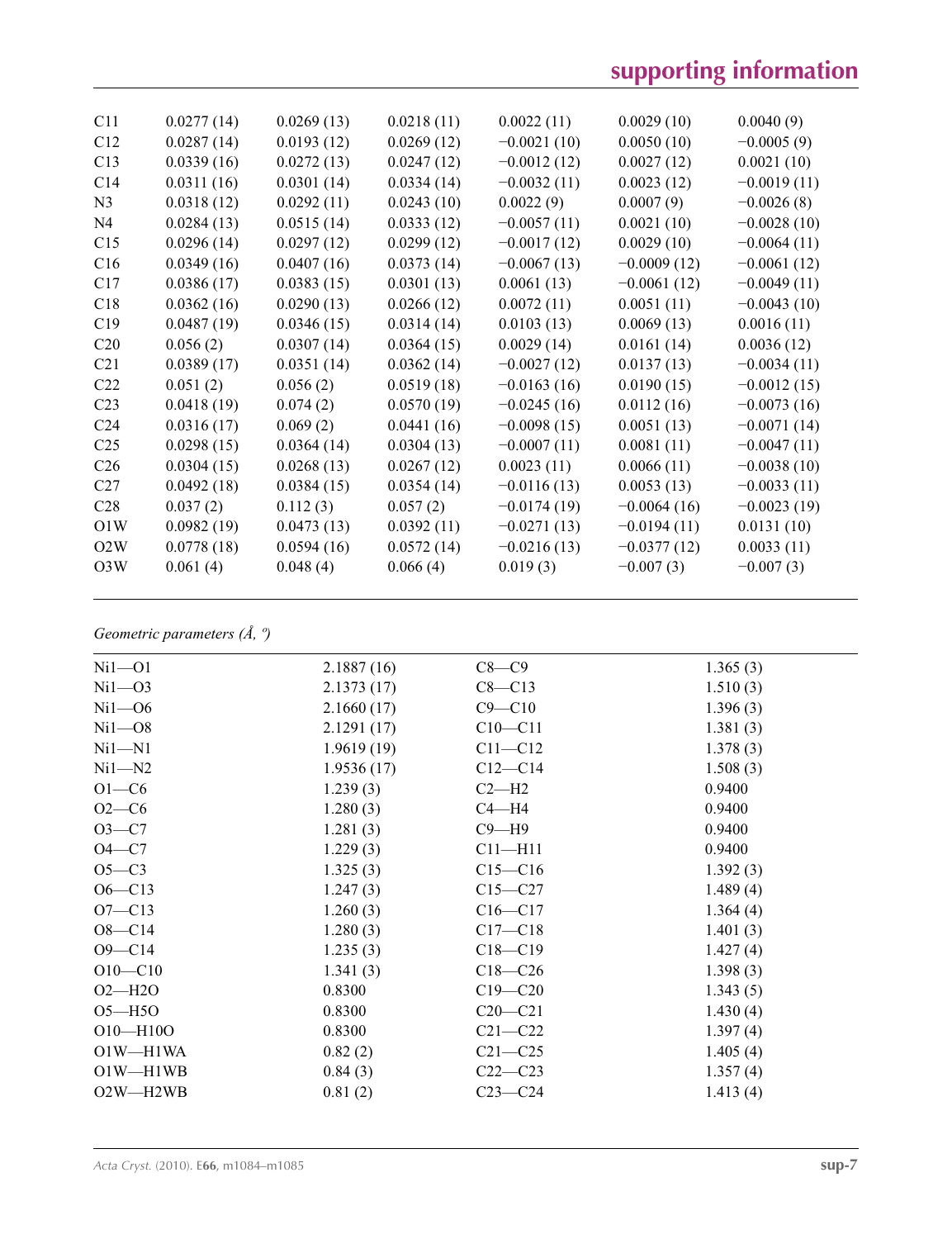| O <sub>2</sub> W-H <sub>2</sub> WA | 0.84(3)    | $C24 - C28$       | 1.501(4) |
|------------------------------------|------------|-------------------|----------|
| O3W-H3WB                           | 0.83(8)    | $C25-C26$         | 1.422(3) |
| O3W-H3WA                           | 0.85(6)    | $C16 - H16$       | 0.9400   |
| $N1 - C5$                          | 1.342(3)   | $C17 - H17$       | 0.9400   |
| $N1 - C1$                          | 1.335(3)   | C19-H19           | 0.9400   |
| $N2 - C12$                         | 1.338(3)   | $C20 - H20$       | 0.9400   |
| $N2-C8$                            | 1.331(3)   | $C22-H22$         | 0.9400   |
| $N3 - C15$                         | 1.333(3)   | $C23 - H23$       | 0.9400   |
| $N3 - C26$                         | 1.367(3)   | $C27 - H27B$      | 0.9700   |
| $N4 - C24$                         | 1.317(4)   | $C27 - H27A$      | 0.9700   |
| $N4 - C25$                         | 1.358(3)   | C27-H27C          | 0.9700   |
| $N3-H3$                            | 0.8700     | C28-H28F          | 0.9700   |
| $C1-C2$                            | 1.371(3)   | $C28 - H28A$      | 0.9700   |
| $C1-C6$                            | 1.494(3)   | $C28 - H28B$      | 0.9700   |
| $C2-C3$                            | 1.398(3)   | C28-H28C          | 0.9700   |
| $C3-C4$                            | 1.397(3)   | $C28 - H28D$      | 0.9700   |
| $C4 - C5$                          | 1.371(3)   | $C28 - H28E$      | 0.9700   |
| $C5-C7$                            | 1.513(3)   |                   |          |
|                                    |            |                   |          |
| $O1 - Ni1 - O3$                    | 154.38(6)  | $C3-C2-H2$        | 121.00   |
| $O1 - Ni1 - O6$                    | 91.59(6)   | $C3-C4-H4$        | 120.00   |
| $O1 - Ni1 - O8$                    | 92.62(6)   | $C5-C4-H4$        | 120.00   |
| $O1 - Ni1 - N1$                    | 77.14(7)   | $C8-C9-H9$        | 121.00   |
| $O1 - Ni1 - N2$                    |            | $C10-C9-H9$       | 121.00   |
| $O3 - N11 - O6$                    | 111.18(7)  | $C12 - C11 - H11$ |          |
| $O3 - N11 - O8$                    | 92.20(6)   | $C10 - C11 - H11$ | 121.00   |
| $O3 - Ni1 - N1$                    | 94.60(6)   |                   | 121.00   |
|                                    | 77.24(7)   | $C16-C15-C27$     | 123.1(2) |
| $O3 - Ni1 - N2$                    | 94.39 (7)  | $N3 - C15 - C16$  | 118.4(2) |
| $O6 - Nil - O8$                    | 154.88(7)  | $N3 - C15 - C27$  | 118.5(2) |
| $O6 - Ni1 - N1$                    | 98.61(7)   | $C15-C16-C17$     | 120.6(2) |
| $O6 - Ni1 - N2$                    | 77.99(7)   | $C16-C17-C18$     | 120.5(2) |
| $O8 - N11 - N1$                    | 106.47(7)  | $C17-C18-C19$     | 123.1(2) |
| $O8 - N11 - N2$                    | 77.40(7)   | $C19-C18-C26$     | 119.0(2) |
| $N1 - N11 - N2$                    | 170.92(8)  | $C17 - C18 - C26$ | 117.9(2) |
| $Ni1 - O1 - C6$                    | 111.77(14) | $C18-C19-C20$     | 120.2(2) |
| $Ni1-03-C7$                        | 115.18(15) | $C19 - C20 - C21$ | 121.6(3) |
| $Ni1 - O6 - C13$                   | 112.27(14) | $C20-C21-C22$     | 124.3(3) |
| $Ni1 - O8 - C14$                   | 114.80(14) | $C22-C21-C25$     | 115.8(2) |
| $C6 - O2 - H2O$                    | 109.00     | $C20-C21-C25$     | 119.9(2) |
| $C3 - 05 - H50$                    | 109.00     | $C21 - C22 - C23$ | 120.4(3) |
| $C10 - 010 - H100$                 | 109.00     | $C22-C23-C24$     | 119.9(3) |
| $H1WA$ — $O1W$ — $H1WB$            | 111(3)     | N4-C24-C28        | 117.8(3) |
| H2WA-O2W-H2WB                      | 114(3)     | N4-C24-C23        | 121.7(3) |
| H3WA-O3W-H3WB                      | 102(10)    | $C23-C24-C28$     | 120.5(3) |
| $Ni1 - N1 - C1$                    | 120.26(15) | $N4 - C25 - C21$  | 124.2(2) |
| $C1-M1-C5$                         | 119.38(19) | $C21 - C25 - C26$ | 117.8(2) |
| $Ni1 - N1 - C5$                    | 120.35(14) | N4-C25-C26        | 118.0(2) |
| $C8 - N2 - C12$                    | 120.02(18) | $C18-C26-C25$     | 121.5(2) |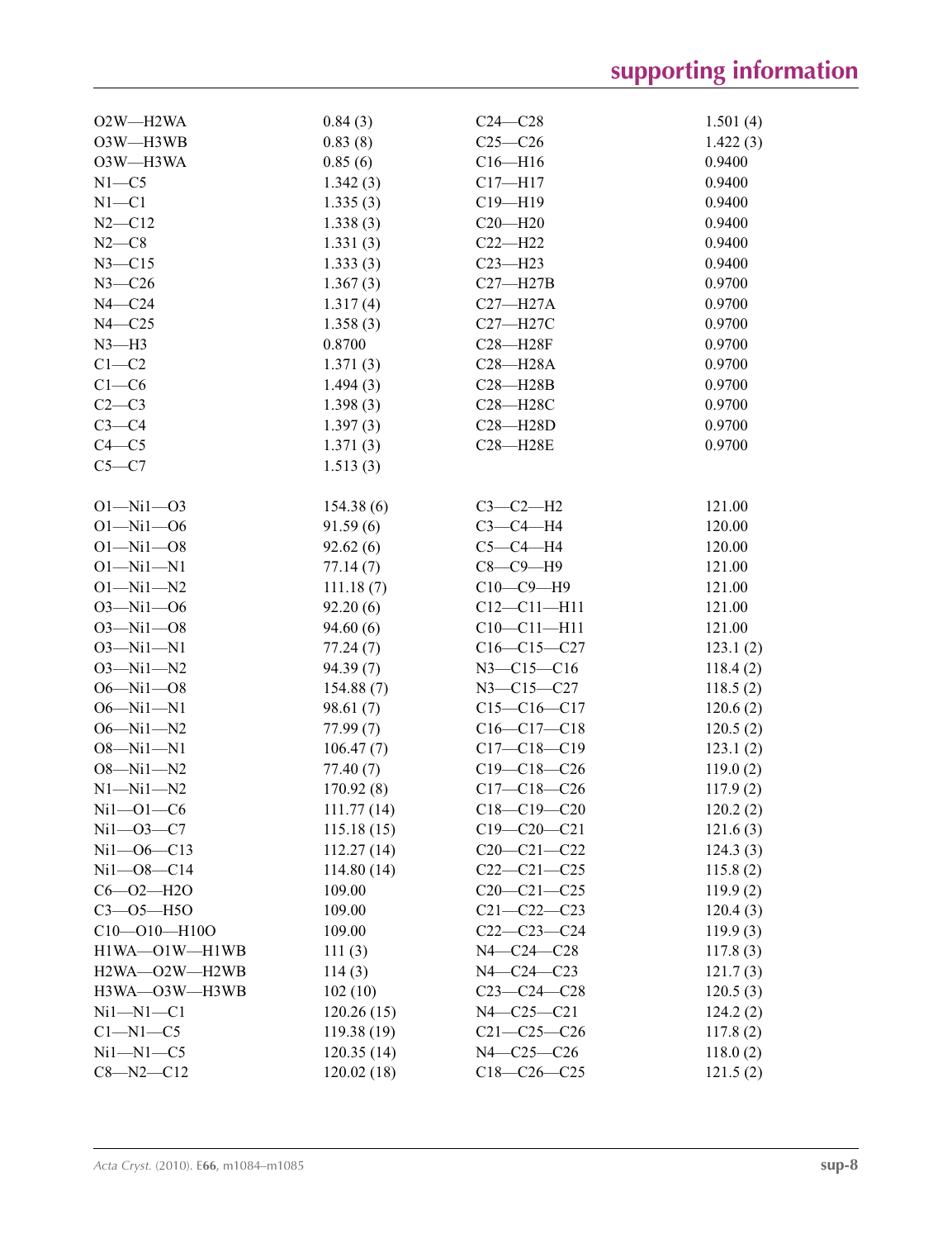| $Ni1 - N2 - C8$      | 119.08(14)    | $N3 - C26 - C18$       | 119.2(2)    |
|----------------------|---------------|------------------------|-------------|
| $Ni1 - N2 - C12$     | 119.71(15)    | $N3 - C26 - C25$       | 119.3(2)    |
| $C15 - N3 - C26$     | 123.4(2)      | $C15-C16-H16$          | 120.00      |
| $C24 - N4 - C25$     | 118.1(2)      | $C17-C16-H16$          | 120.00      |
| $C15 - N3 - H3$      | 118.00        | $C18 - C17 - H17$      | 120.00      |
| $C26 - N3 - H3$      | 118.00        | $C16-C17-H17$          | 120.00      |
| $N1-C1-C6$           | 111.48(18)    | $C18 - C19 - H19$      | 120.00      |
| $C2-C1-C6$           | 125.65(19)    | $C20-C19-H19$          | 120.00      |
| $N1-C1-C2$           | 122.87(19)    | $C19 - C20 - H20$      | 119.00      |
| $C1-C2-C3$           | 118.13(19)    | $C21 - C20 - H20$      | 119.00      |
| $O5 - C3 - C4$       | 118.8(2)      | C23-C22-H22            | 120.00      |
| $C2-C3-C4$           | 118.7(2)      | $C21 - C22 - H22$      | 120.00      |
| $O5-C3-C2$           | 122.5(2)      | $C22-C23-H23$          | 120.00      |
| $C3-C4-C5$           | 119.2(2)      | $C24 - C23 - H23$      | 120.00      |
| $C4-C5-C7$           | 126.1(2)      | C15-C27-H27B           | 110.00      |
| $N1-C5-C4$           | 121.64(19)    | H27A-C27-H27C          | 109.00      |
| $N1-C5-C7$           | 112.27(19)    | C15-C27-H27C           | 110.00      |
| $O1 - C6 - O2$       | 126.8(2)      | H27A-C27-H27B          | 109.00      |
| $O1 - CO - Cl$       | 119.26(18)    | $C15 - C27 - H27A$     | 109.00      |
| $O2-C6-C1$           | 113.95(18)    | H27B-C27-H27C          | 109.00      |
| $O3-C7-C5$           | 114.9(2)      | C24-C28-H28C           | 110.00      |
| $O4 - C7 - C5$       | 119.7(2)      | C24-C28-H28E           | 109.00      |
| $O3 - C7 - O4$       | 125.4(2)      | C24-C28-H28F           | 110.00      |
| $N2 - C8 - C9$       | 122.3(2)      | C24-C28-H28D           | 109.00      |
| $C9 - C8 - C13$      |               | C24-C28-H28A           |             |
|                      | 125.6(2)      | C24-C28-H28B           | 109.00      |
| $N2-C8-C13$          | 112.08(18)    |                        | 109.00      |
| $C8 - C9 - C10$      | 118.2(2)      | H28A-C28-H28E          | 56.00       |
| $C9 - C10 - C11$     | 119.5(2)      | H28A-C28-H28F          | 56.00       |
| $O10-C10-C9$         | 116.83(19)    | H28B-C28-H28C          | 110.00      |
| $O10-C10-C11$        | 123.65(19)    | H28B-C28-H28D          | 56.00       |
| $C10-C11-C12$        | 118.62 (19)   | H28B-C28-H28E          | 141.00      |
| $N2 - C12 - C14$     | 112.17(18)    | H28B-C28-H28F          | 56.00       |
| $N2 - C12 - C11$     | 121.4(2)      | H28C-C28-H28D          | 56.00       |
| $C11 - C12 - C14$    | 126.44(19)    | H28C-C28-H28E          | 56.00       |
| $O7 - C13 - C8$      | 114.8(2)      | H28C-C28-H28F          | 141.00      |
| $O6 - C13 - O7$      | 127.6(2)      | H28D-C28-H28E          | 110.00      |
| $O6 - C13 - C8$      | 117.68 (19)   | H28D-C28-H28F          | 109.00      |
| $O8-C14-C12$         | 114.87(18)    | H28E-C28-H28F          | 109.00      |
| $O8 - C14 - O9$      | 126.2(2)      | H28A-C28-H28B          | 109.00      |
| $O9 - C14 - C12$     | 118.9(2)      | H28A-C28-H28C          | 109.00      |
| $C1-C2-H2$           | 121.00        | H28A-C28-H28D          | 141.00      |
| $O3 - Ni1 - O1 - C6$ | $-0.8(2)$     | $C24 - N4 - C25 - C21$ | $-0.3(4)$   |
| $O6 - Nil - O1 - C6$ | 97.65(15)     | $C25 - N4 - C24 - C23$ | 0.0(4)      |
| $O8 - Ni1 - O1 - C6$ | $-107.12(15)$ | $C25 - N4 - C24 - C28$ | $-179.3(3)$ |
| $N1 - N11 - 01 - C6$ | $-0.82(15)$   | C24-N4-C25-C26         | 178.9(2)    |
| $N2 - Ni1 - O1 - C6$ | 175.38(14)    | $N1-C1-C2-C3$          | 0.2(3)      |
| $O1 - Ni1 - O3 - C7$ | 2.0(3)        | $N1 - C1 - C6 - O2$    | 175.37(18)  |
|                      |               |                        |             |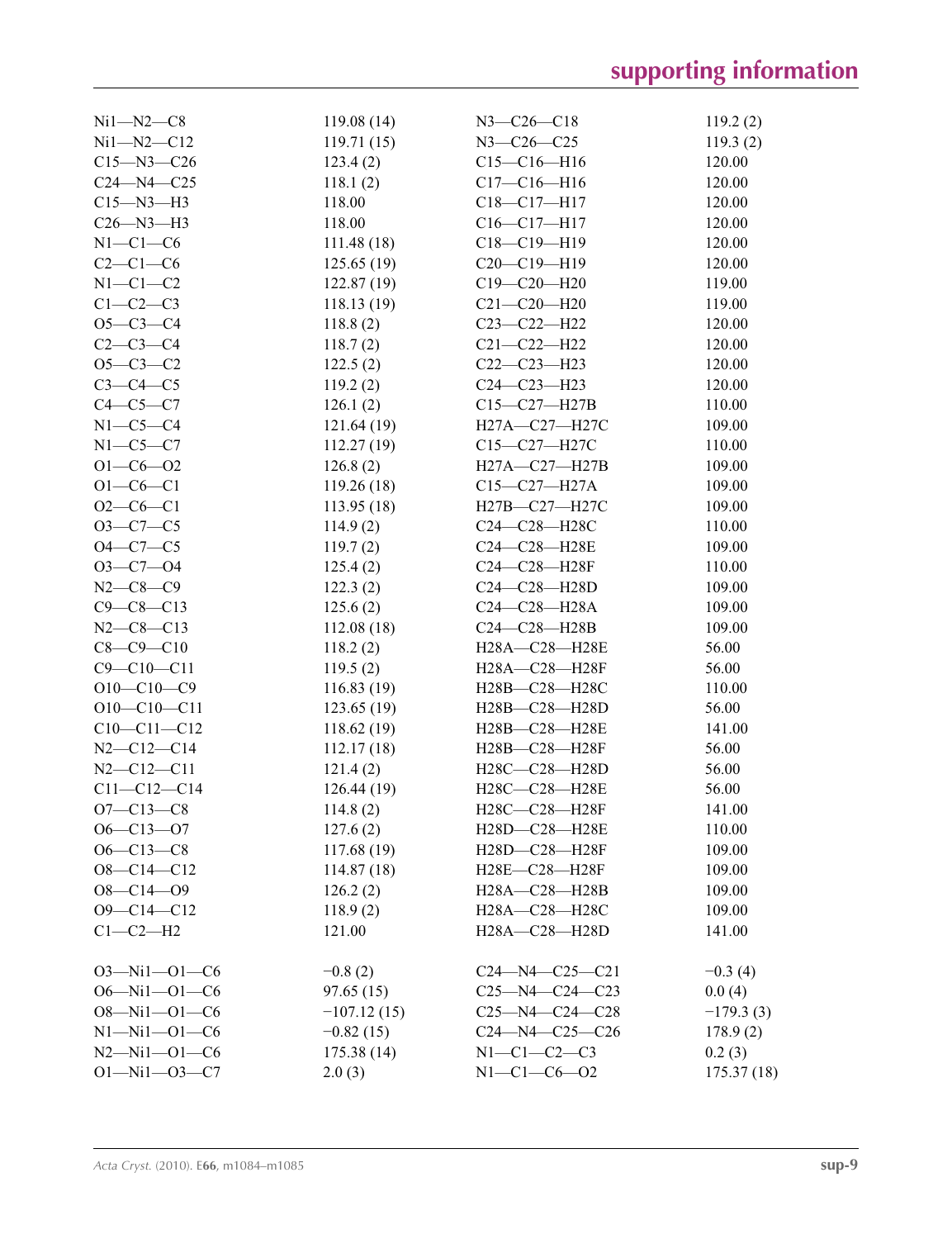| $O6 - Nil - O3 - C7$   | $-96.33(17)$  | $C6-C1-C2-C3$          | $-179.3(2)$ |
|------------------------|---------------|------------------------|-------------|
| $O8 - Ni1 - O3 - C7$   | 107.87(17)    | $N1 - C1 - C6 - 01$    | $-3.4(3)$   |
| $N1 - N11 - 03 - C7$   | 2.00(17)      | $C2-C1-C6-01$          | 176.1(2)    |
| $N2 - Ni1 - O3 - C7$   | $-174.44(17)$ | $C2-C1-C6-02$          | $-5.2(3)$   |
| $O1 - Nil - O6 - C13$  | 114.42(15)    | $C1 - C2 - C3 - C4$    | $-2.2(3)$   |
| $O3 - Nil - O6 - C13$  | $-90.93(15)$  | $C1 - C2 - C3 - 05$    | 177.0(2)    |
| $O8 - Nil - O6 - C13$  | 14.8 $(2)$    | $C2-C3-C4-C5$          | 2.2(3)      |
| $N1 - N11 - 06 - C13$  | $-168.35(15)$ | $O5-C3-C4-C5$          | $-177.1(2)$ |
| $N2 - Ni1 - 06 - C13$  | 3.09(15)      | $C3 - C4 - C5 - C7$    | 178.3(2)    |
| $O1 - Ni1 - O8 - C14$  | $-116.33(15)$ | $C3-C4-C5-N1$          | $-0.1(3)$   |
| $O3 - Ni1 - O8 - C14$  | 88.27 (15)    | $N1 - C5 - C7 - 03$    | 3.5(3)      |
| $O6 - Nil - O8 - C14$  | $-16.9(2)$    | $N1 - C5 - C7 - O4$    | $-176.9(2)$ |
| $N1 - N11 - 08 - C14$  |               | $C4 - C5 - C7 - O4$    |             |
| $N2 - Ni1 - 08 - C14$  | 166.30(15)    | $C4 - C5 - C7 - 03$    | 4.5(4)      |
|                        | $-5.21(15)$   |                        | $-175.1(2)$ |
| $O1 - Ni1 - N1 - C1$   | $-1.16(16)$   | $N2-C8-C9-C10$         | $-0.5(3)$   |
| $O1 - Ni1 - N1 - C5$   | $-179.94(17)$ | $C13-C8-C9-C10$        | $-177.3(2)$ |
| $O3 - Nil - NI - Cl$   | 178.86 (18)   | $N2-C8-C13-06$         | $-8.0(3)$   |
| $O3 - Ni1 - N1 - C5$   | 0.09(16)      | $N2-C8-C13-07$         | 172.29(19)  |
| $O6 - Nil - NI - Cl$   | $-90.83(17)$  | $C9 - C8 - C13 - O6$   | 169.1(2)    |
| $O6 - Nil - NI - C5$   | 90.40(16)     | $C9 - C8 - C13 - O7$   | $-10.6(3)$  |
| $O8 - Ni1 - N1 - C1$   | 87.78 (17)    | $C8-C9-C10-O10$        | 178.2(2)    |
| $O8 - Ni1 - N1 - C5$   | $-90.99(17)$  | $C8-C9-C10-C11$        | $-0.9(3)$   |
| $O1 - Ni1 - N2 - C8$   | $-95.09(16)$  | $C9 - C10 - C11 - C12$ | 1.6(3)      |
| $O1 - Ni1 - N2 - C12$  | 97.40(16)     | $O10-C10-C11-C12$      | $-177.5(2)$ |
| $O3 - Ni1 - N2 - C8$   | 83.25 (16)    | $C10-C11-C12-C14$      | 177.4(2)    |
| $O3 - Ni1 - N2 - C12$  | $-84.27(16)$  | $C10-C11-C12-N2$       | $-0.8(3)$   |
| $O6 - Ni1 - N2 - C8$   | $-8.07(15)$   | $N2 - C12 - C14 - 08$  | 6.5(3)      |
| $O6 - Nil - N2 - C12$  | $-175.58(17)$ | $C11-C12-C14-08$       | $-171.8(2)$ |
| $O8 - Ni1 - N2 - C8$   | 176.99(16)    | $C11-C12-C14-09$       | 8.8(3)      |
| $O8 - Ni1 - N2 - C12$  | 9.48(15)      | $N2-C12-C14-09$        | $-172.8(2)$ |
| $Ni1 - O1 - C6 - O2$   | $-176.12(18)$ | $N3 - C15 - C16 - C17$ | 1.3(4)      |
| $Ni1 - O1 - C6 - C1$   | 2.5(2)        | $C27-C15-C16-C17$      | $-177.8(3)$ |
| $Ni1 - O3 - C7 - O4$   | 176.9(2)      | $C15-C16-C17-C18$      | $-1.0(4)$   |
| $Ni1 - O3 - C7 - C5$   | $-3.5(3)$     | $C16-C17-C18-C19$      | 179.5(2)    |
| $Ni1 - O6 - C13 - O7$  | $-178.64(19)$ | $C16-C17-C18-C26$      | 0.2(4)      |
| $Ni1 - O6 - C13 - C8$  | 1.7(2)        | $C17-C18-C19-C20$      | $-178.6(3)$ |
| $Ni1 - O8 - C14 - O9$  | $-179.95(19)$ | $C26-C18-C19-C20$      | 0.6(4)      |
| $Ni1 - O8 - C14 - C12$ | 0.8(2)        | $C17-C18-C26-N3$       | 0.3(3)      |
| $Ni1 - N1 - C1 - C2$   | $-176.87(16)$ | $C17-C18-C26-C25$      | 179.0(2)    |
| $Ni1 - N1 - C1 - C6$   | 2.6(2)        | $C19-C18-C26-N3$       | $-179.0(2)$ |
| $C5-M1-C1-C2$          | 1.9(3)        | $C19-C18-C26-C25$      | $-0.3(3)$   |
| $C5-M1-C1-C6$          | $-178.60(18)$ | $C18-C19-C20-C21$      | $-0.6(4)$   |
| $Ni1 - N1 - C5 - C4$   | 176.87(16)    | $C19-C20-C21-C22$      | 179.0(3)    |
| $Ni1 - N1 - C5 - C7$   | $-1.8(2)$     | $C19-C20-C21-C25$      | 0.3(4)      |
| $C1-M1-C5-C4$          | $-1.9(3)$     | $C20-C21-C22-C23$      | $-178.9(3)$ |
| $C1-M1-C5-C7$          | 179.42 (19)   | $C25-C21-C22-C23$      | $-0.2(4)$   |
| $Ni1 - N2 - C8 - C9$   | $-166.20(18)$ | $C20-C21-C25-N4$       | 179.2(2)    |
| $Ni1 - N2 - C8 - C13$  | 11.0(2)       | $C20-C21-C25-C26$      | 0.0(4)      |
|                        |               |                        |             |